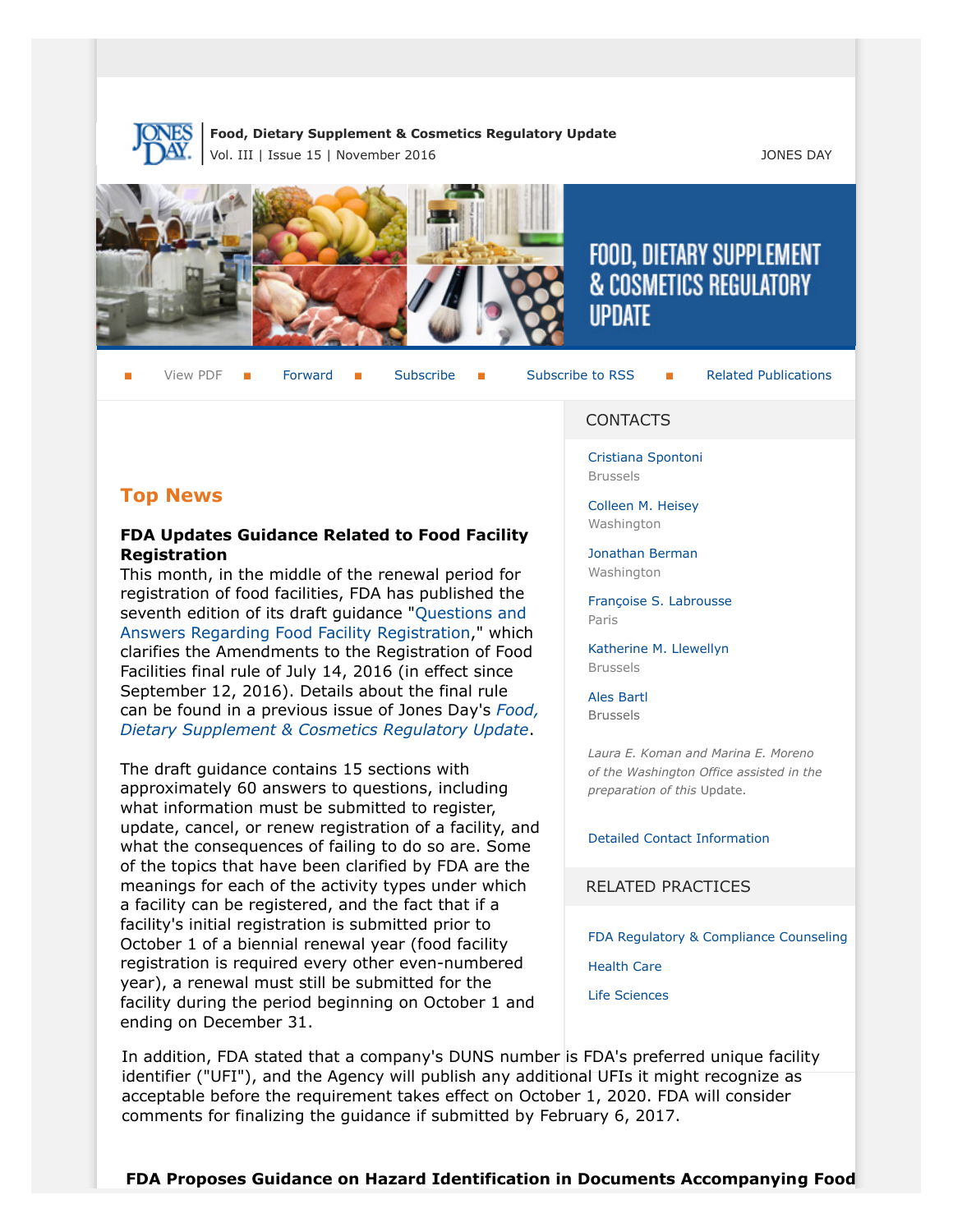On October 31, 2016, FDA announced the availability of a draft guidance for industry titled "[Describing a Hazard that Needs Control in Documents Accompanying the Food, as](http://www.fda.gov/downloads/Food/GuidanceRegulation/GuidanceDocumentsRegulatoryInformation/UCM526490.pdf) [Required by Four Rules Implementing the FDA Food Safety Modernization Act: Guidance](http://www.fda.gov/downloads/Food/GuidanceRegulation/GuidanceDocumentsRegulatoryInformation/UCM526490.pdf) [for Industry.](http://www.fda.gov/downloads/Food/GuidanceRegulation/GuidanceDocumentsRegulatoryInformation/UCM526490.pdf)" This draft guidance explains FDA's current thinking on statements made by an entity in documents accompanying food, which disclose that certain hazards have not been controlled by that entity as required by certain provisions in the four final rules—Preventive Controls for Human Food, Preventive Controls for Food for Animals, Produce Safety Regulation, and Foreign Supplier Verification Programs for Importers of Food for Humans and Animals. FDA provides that a disclosure statement would be required mostly for biological hazards, for which general terms may be used (e.g., "microbial pathogens" rather than "*Salmonella*"). However, a manufacturing/processing facility that chooses not to control chemical or physical hazards, and relies on its customers to do so, would have to indentify such hazards using a specific term, such as "mycotoxins," "aflatoxin," or "stones." These disclosures must be made in "documents of the trade": documents accompanying the food such as "labels, labeling, bill of lading, shipment-specific certificates of analysis, and other documents or papers associated with the shipment that a food safety manager for the customer is likely to read." FDA does not consider it sufficient to reference a website in a document of the trade without including the disclosure statement itself. Finally, FDA does not recommend documents such as contractual agreements, letters of guarantee, specifications, or terms and conditions to be used as documents of the trade. *Comments are due May 1, 2017.*

### **California's Sonoma County Bans GMO Crops**

On November 8, 2016, voters in Sonoma County, California [approved](http://vote.sonoma-county.org/content.aspx?sid=1009&id=2456) 86,050 to 67,758 the "Sonoma County Transgenic Contamination Prevention Ordinance" (["Measure M"](https://ballotpedia.org/Sonoma_County,_California,_Genetically_Modified_Organism_(GMO)_Ban,_Measure_M_(November_2016))), prohibiting the propagation, cultivation, raising, or growing of genetically modified organisms ("GMOs") in the county. The [Center for Food Safety](http://www.centerforfoodsafety.org/press-releases/4569/win-for-democracy-sonoma-county-votes-to-ban-gmo-crops) was a main backer of the initiative, arguing that the ban preserves food safety and protects local and organic growers and producers who choose not to plant GMO seed. [Critics](http://westernfarmpress.com/sonoma-ag-groups-join-oppose-anti-gmo-initiative) of the California initiative argue that the ban may prevent those farmers who are not growing genetically modified crops now from using new technologies or methods in the future.

The Center for Food Safety has supported similar bans in other jurisdictions, such as [Oregon's Jackson County](http://www.centerforfoodsafety.org/blog/3944/update-one-year-after-jackson-county-bans-ge-crops-center-for-food-safety-successfully-defends-family-farmers-right-to-protect-against-ge-contamination) and several Hawaii counties, including [Maui County,](http://www.jonesday.com/food-dietary-supplement--cosmetics-regulatory-update-issue-18-11-13-2014/) where the ban was [struck down](https://scholar.google.com/scholar_case?case=5140615808285170719&hl=en&as_sdt=6&as_vis=1&oi=scholarr) by a federal district court as preempted by state and federal law. The district court's decision is currently on appeal to [Ninth Circuit](http://www.centerforfoodsafety.org/press-releases/4407/landmark-oral-arguments-on-local-right-to-regulate-genetic-engineered-crops-and-pesticides-before-the-ninth-circuit-court-of-appeals).

#### **EFSA Publishes Guidance on Novel and Traditional Foods**

On November 10, 2016, the European Food Safety Authority ("EFSA") published two guidance documents on [novel food](http://www.efsa.europa.eu/en/efsajournal/pub/4594) and [traditional food from third countries.](http://www.efsa.europa.eu/en/efsajournal/pub/4590) "Novel food" refers to food that European citizens have not consumed to a significant degree prior to May 1997. It includes food from new sources (e.g., krill oil rich in omega-3 fatty acids) and food obtained through the application of new technologies (e.g., nanotechnology) or by using new substances (e.g., phytosterols or plant sterols). "Traditional food" is a subset of novel food. The term relates to food traditionally consumed in countries outside the EU. It includes foods made from plants, microorganisms, fungi, algae, and animals (e.g., chia seeds, baobab fruit, insects, and water chestnuts).

The mentioned guidance documents follow the adoption of the new European regulation on novel food [\(Regulation \(EU\) 2015/2283](http://eur-lex.europa.eu/legal-content/EN/TXT/?uri=CELEX:32015R2283)) from November 2015. The regulation, which replaces the previous one from 1997, comes into effect in January 2018 introducing a centralized assessment and authorization procedure. The new guidance documents explain in detail the kind of information applicants need to provide for risk assessment, and how it needs to be presented before EFSA can assess the safety of the novel or traditional food.

**European Parliament Calls for Limit on Industrial Trans Fats in Food** On October 26, 2016, Members of European Parliament ("MEPs") [resolved](http://www.europarl.europa.eu/news/en/news-room/20161020IPR47866/meps-call-for-eu-limit-on-industrial-trans-fats-in-food) to place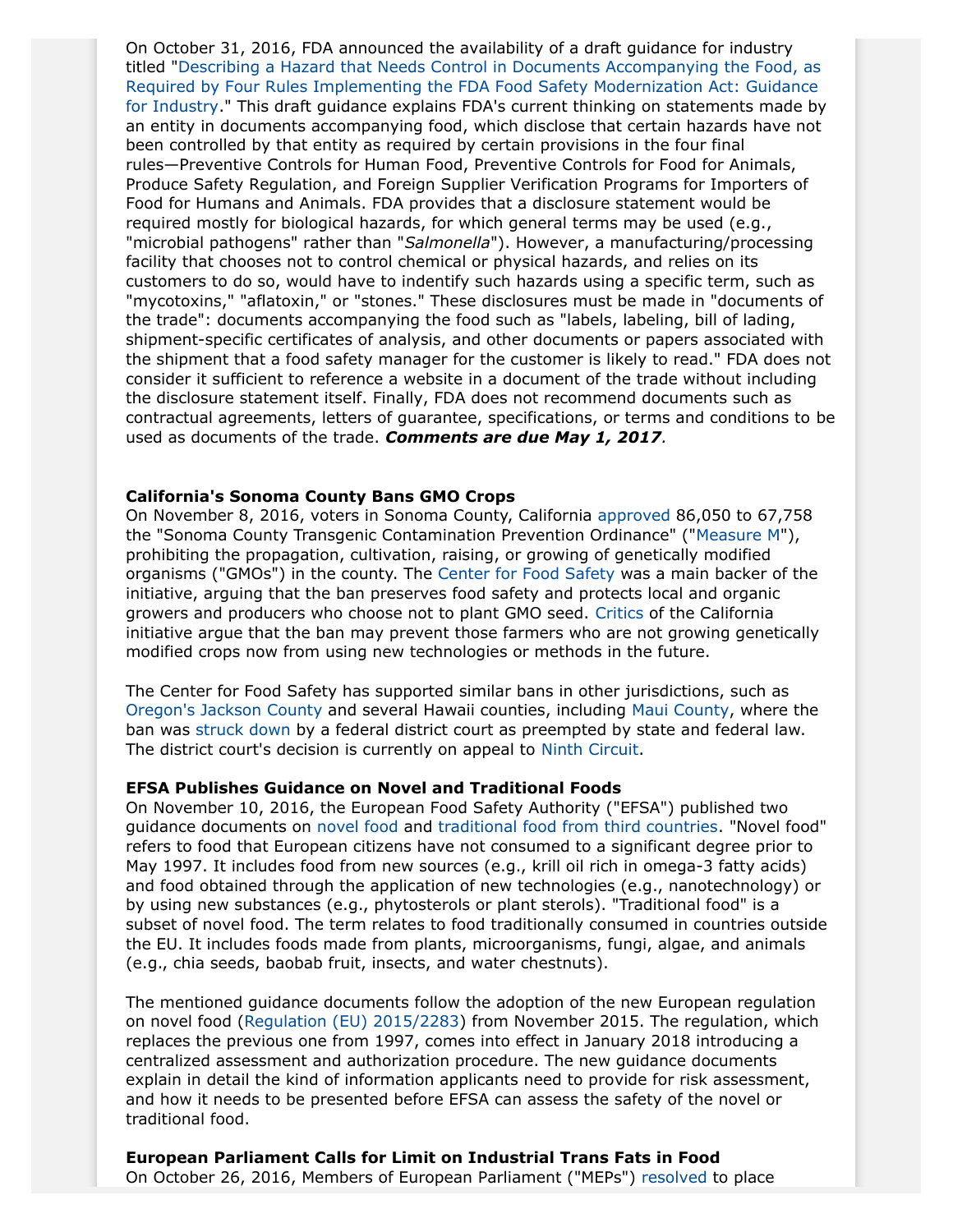mandatory limits on industrially produced trans-fatty acids ("TFAs"). They did so out of concern that TFAs may increase the risk of cardiovascular disease, infertility, Alzheimer's disease, diabetes, and obesity in consumers. TFAs tend to be used in cheaper food, which means people on lower incomes are most exposed to foodstuffs with a higher TFA content. This in turn increases the potential for widening health inequalities, according to MEPs. Accordingly, MEPs called for the European Commission to propose an EU legal limit on the industrial TFA content of all foods as soon as possible, preferably within two years.

#### **Other News**

[USDA's National Institute of Food and Agriculture Offers \\$4.4 Million under Its](https://nifa.usda.gov/sites/default/files/program/2016_VMLRP%20RFA.pdf) [Veterinarian Medicine Loan Repayment Program to Subsidize Training to Veterinarians in](https://nifa.usda.gov/sites/default/files/program/2016_VMLRP%20RFA.pdf) [Return for Serving in Shortage Situations](https://nifa.usda.gov/sites/default/files/program/2016_VMLRP%20RFA.pdf)

[USDA Approves J.R. Simplot Co.'s Ranger Russet and Atlantic GMO Potato Varieties](http://www.idahostatesman.com/news/business/article111660387.html)

[Free Trade Agreement Between Canada and Ukraine to be Ratified Soon](http://www.globalmeatnews.com/Industry-Markets/Canadian-Meat-Council-welcomes-start-of-Ukraine-FTA?utm_source=newsletter_daily&utm_medium=email&utm_campaign=07-Nov-2016&c=9b0%2FNwNWp7FspRF1TGOpmIg05Cm5TImw&p2=)

# **Regulatory Updates**

### **FDA Issues Final Guidance "FDA's Voluntary Qualified Importer Program"**

In the [November 14, 2016,](https://www.gpo.gov/fdsys/pkg/FR-2016-11-14/pdf/2016-27252.pdf) *Federal Register*, FDA announced the availability of a guidance for industry titled "[FDA's Voluntary Qualified Importer Program](http://www.fda.gov/downloads/Food/GuidanceRegulation/GuidanceDocumentsRegulatoryInformation/UCM448558.pdf)." The guidance describes the Voluntary Qualified Importer Program ("VQIP"), which provides for expedited review and importation of food offered for importation by importers who voluntarily agree to participate in the program. The guidance describes the eligibility criteria for, and benefits of, participation in VQIP. The guidance also provides information on submitting an application for VQIP participation, obtaining a facility certification for the foreign supplier of a food imported under VQIP, the VQIP user fee, conditions that might result in the revocation of VQIP eligibility, and criteria for reinstatement of eligibility. FDA plans to begin accepting applications for VQIP on January 1, 2018, for participation in fiscal year 2019 beginning October 1, 2018.

### **FDA Issues Guidance "Questions and Answers Regarding Food Facility Registration"**

As mentioned above, in the [November 8, 2016,](https://www.gpo.gov/fdsys/pkg/FR-2016-11-08/pdf/2016-26930.pdf) *Federal Register*, FDA announced the availability of a draft guidance for industry titled "[Questions and Answers Regarding Food](http://www.fda.gov/downloads/Food/GuidanceRegulation/UCM332460.pdf) [Facility Registration \(Seventh Edition\)](http://www.fda.gov/downloads/Food/GuidanceRegulation/UCM332460.pdf)." This draft guidance contains 15 sections providing updated information relating to the food facility registration requirements in the Federal Food, Drug, and Cosmetic Act. Sections are: (a) who must register?; (d) when must you register or renew your registration?; (e) how and where do you register or renew your registration?; (f) what information is required in the registration?; (g) what optional items are included in the registration?; (h) how and when do you update your facility's registration information?; (i) how and when do you cancel your facility's registration information?; (j) what other registration requirements apply?; (k) what are the consequences of failing to register, renew; update, or cancel your registration?; (l) what does assignment of a registration number mean?; (m) is food registration information available to the public?; (n) waiver request; (o) general registration questions; (p) suspension of registration; and (q) compliance dates. *Comments are due February 6, 2017.*

### **FDA Proposes Guidance on Hazard Identification in Documents Accompanying Foods**

As mentioned above, in the [October 31, 2016,](https://www.gpo.gov/fdsys/pkg/FR-2016-10-31/pdf/2016-26245.pdf) *Federal Register*, FDA announced the availability of a draft guidance for industry titled "[Describing a Hazard that Needs Control](http://www.fda.gov/downloads/Food/GuidanceRegulation/GuidanceDocumentsRegulatoryInformation/UCM526490.pdf) [in Documents Accompanying the Food, as Required by Four Rules Implementing the FDA](http://www.fda.gov/downloads/Food/GuidanceRegulation/GuidanceDocumentsRegulatoryInformation/UCM526490.pdf) [Food Safety Modernization Act: Guidance for Industry.](http://www.fda.gov/downloads/Food/GuidanceRegulation/GuidanceDocumentsRegulatoryInformation/UCM526490.pdf)" This draft guidance explains FDA's current thinking on disclosure statements, which must be made in "documents of the trade" accompanying food, that certain hazards have not been controlled by that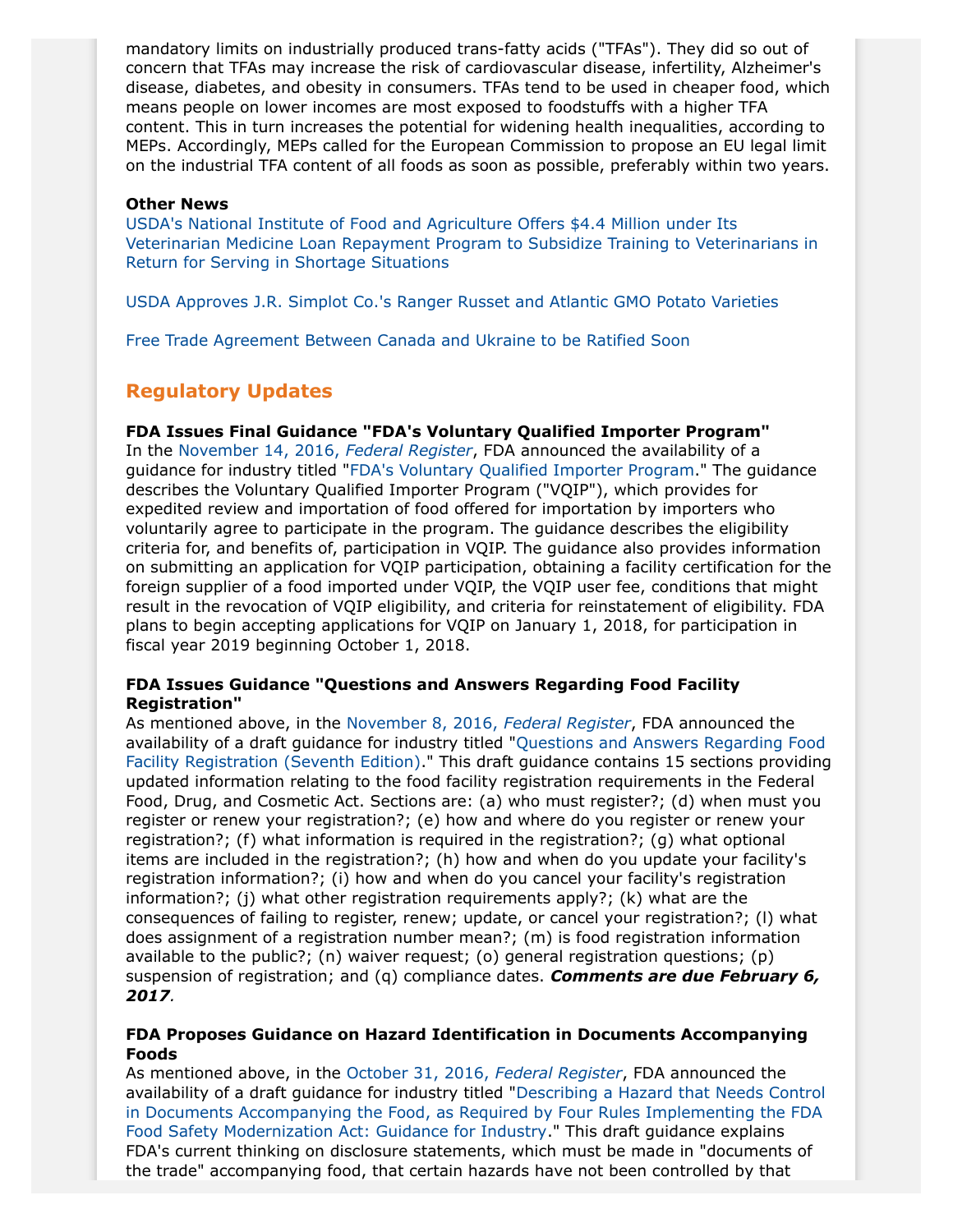entity as required by certain provisions in the four final rules—Preventive Controls for Human Food, Preventive Controls for Food for Animals, Produce Safety Regulation, and Foreign Supplier Verification Programs for Importers of Food for Humans and Animals. This document describes FDA's current thinking and recommendations on how to describe the hazard under each of the four rules and which documents the Agency considers to be "documents of the trade" for the purpose of disclosure statements. *Comments are due May 1, 2017.*

# **FDA Proposes Updating Appropriate RACC for Flavored Nut Butter Spreads**

In the [November 2, 2016,](https://www.gpo.gov/fdsys/pkg/FR-2016-11-02/pdf/2016-26407.pdf) *Federal Register*, FDA announced the establishment of a docket to receive comments, particularly data and other information, on the appropriate reference amount customarily consumed ("RACC") and product category for flavored nut butter spreads (e.g., cocoa, cookie, and coffee flavored), and products that can be used to fill cupcakes and other desserts, such as cakes and pastries. FDA is taking this action in part because it has recently issued a [final rule](https://www.regulations.gov/document?D=FDA-2004-N-0258-0136&source=govdelivery&utm_medium=email&utm_source=govdelivery) updating certain RACCs, and it has also received a [citizen petition from Ferrero USA, Inc.](https://www.regulations.gov/document?D=FDA-2014-P-0263-0001) asking FDA either to issue a guidance recognizing that "nut cocoa-based spreads" fall within the "honey, jams, jellies, fruit butter, molasses" category for purposes of RACC determination, or to amend the regulation to establish a new RACC category for "nut cocoa-based spreads" with a RACC of one tablespoon. FDA is also taking this action in response to a request to amend FDA's serving size regulations to establish a RACC and product category for cupcake filling. *Comments are due January 3, 2017.*

### **FDA Issues Guidance Documents to Assist with Compliance of the Preventive Controls Rules**

In the November 1, 2016, *Federal Register,* [here](https://www.gpo.gov/fdsys/pkg/FR-2016-11-01/pdf/2016-26314.pdf) and [here](https://www.gpo.gov/fdsys/pkg/FR-2016-11-01/pdf/2016-26315.pdf), FDA announced the availability of two guidance documents for industry titled "[What You Need to Know About](http://www.fda.gov/ucm/groups/fdagov-public/@fdagov-av-gen/documents/document/ucm499202.pdf) [the FDA Regulation: Current Good Manufacturing Practice, Hazard Analysis, and Risk-](http://www.fda.gov/ucm/groups/fdagov-public/@fdagov-av-gen/documents/document/ucm499202.pdf)[Based Preventive Controls for Food for Animals"](http://www.fda.gov/ucm/groups/fdagov-public/@fdagov-av-gen/documents/document/ucm499202.pdf) and "[What You Need to Know About the](http://www.fda.gov/downloads/Food/GuidanceRegulation/GuidanceDocumentsRegulatoryInformation/UCM526507.pdf) [FDA Regulation: Current Good Manufacturing Practice, Hazard Analysis, and Risk-Based](http://www.fda.gov/downloads/Food/GuidanceRegulation/GuidanceDocumentsRegulatoryInformation/UCM526507.pdf) [Preventive Controls for Human Food"](http://www.fda.gov/downloads/Food/GuidanceRegulation/GuidanceDocumentsRegulatoryInformation/UCM526507.pdf)—Small Entity Compliance Guide. The small entity compliance guides are intended to help small entities comply with the final rules titled "Current Good Manufacturing Practice, Hazard Analysis, and Risk-Based Preventive Controls for Food for Animals," and "Current Good Manufacturing Practice, Hazard Analysis, and Risk-Based Preventive Controls for Human Food," respectively. The guidance documents include definitions, compliance dates for their respective exceptions, and answers related to a variety of aspects concerning the current good manufacturing practices, as well as the hazard analysis and preventive controls facilities must have in place to be in compliance with the final rule.

# **FDA Proposes to Update Tolerances for Residues of New Animal Drugs in Food**

In the [October 28, 2016,](https://www.gpo.gov/fdsys/pkg/FR-2016-10-28/pdf/2016-26043.pdf) *Federal Register*, FDA proposed to amend its 2012 document titled ["New Animal Drugs; Updating Tolerances for Residues of New Animal Drugs in](https://www.gpo.gov/fdsys/pkg/FR-2012-12-05/pdf/2012-29322.pdf) [Food.](https://www.gpo.gov/fdsys/pkg/FR-2012-12-05/pdf/2012-29322.pdf)" The document proposed to revise the animal drug regulations regarding tolerances for residues of approved and conditionally approved new animal drugs in food by standardizing, simplifying, and clarifying the determination standards and codification style. FDA also proposed to add definitions for key terms. In this document, FDA is proposing to revise or remove some of the previously proposed definitions (e.g., removing the definition for "regulatory method"), taking into account comments the Agency received, and to more accurately reflect the rationale FDA relied on in the past to approve certain new animal drugs without a tolerance. FDA is reopening the comment period only with respect to the specific issues identified in this supplemental proposed rule. *Comments are due December 27, 2016.*

#### **FDA Files Food Additive Petition**

In the [November 8, 2016,](https://www.gpo.gov/fdsys/pkg/FR-2016-11-08/pdf/2016-26922.pdf) *Federal Register*, FDA announced that Novus International, Inc. has filed a petition proposing that the food additive regulations be amended to provide for the safe use of poly (2-vinylpyridine-co-styrene) as a nutrient protectant for methionine hydroxy analog in animal food for beef cattle, dairy cattle, and replacement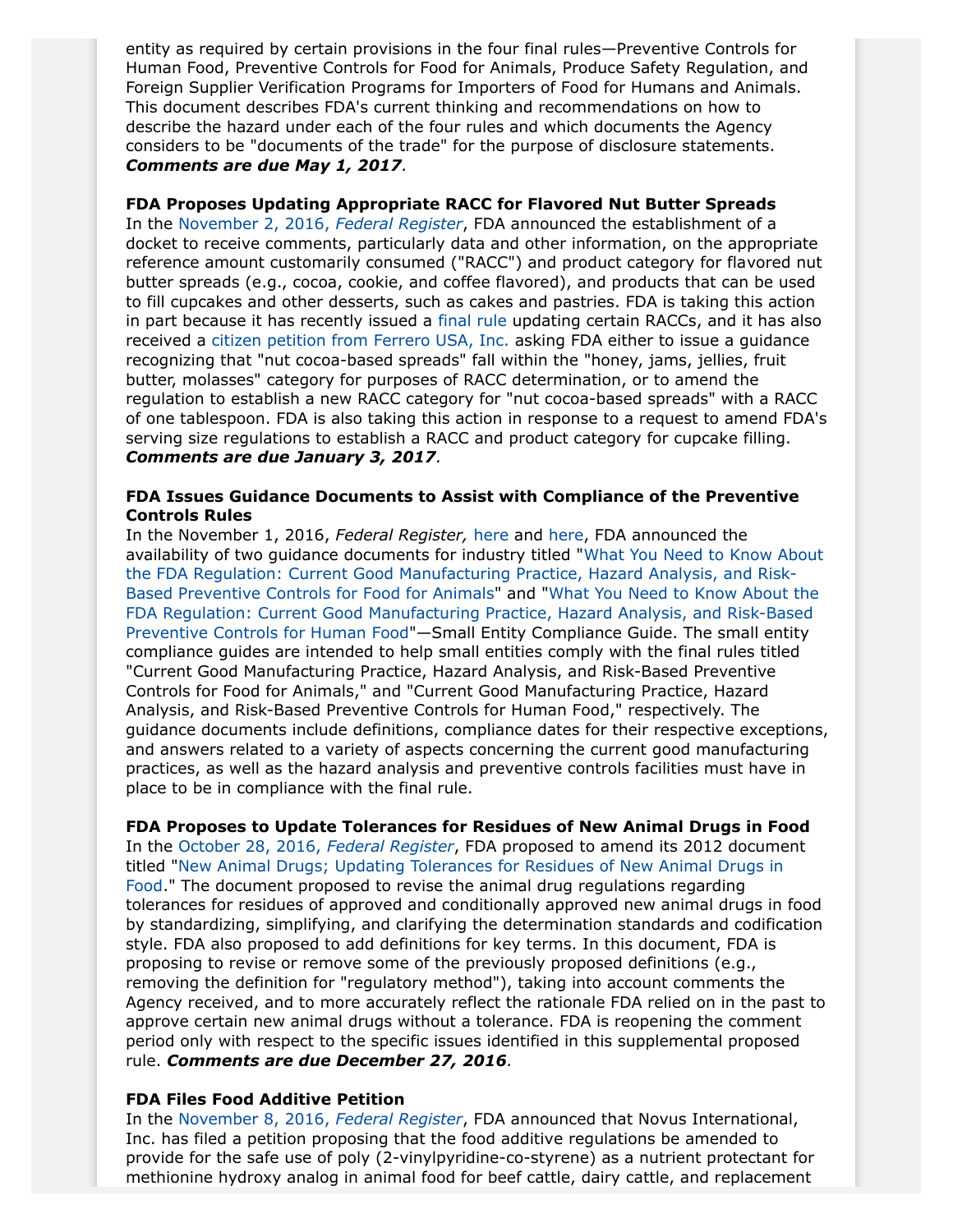dairy heifers. Additionally, the petition proposes that the food additive regulations be amended to provide for the safe use of ethyl cellulose as a binder for methionine hydroxy analog to be incorporated into animal food. *Comments are due December 8, 2016.*

# **FSIS Announces Civil and Criminal Actions Against Individuals Who Inhumanely Handle Livestock**

In the [October 26, 2016,](https://www.gpo.gov/fdsys/pkg/FR-2016-10-26/pdf/2016-24754.pdf) *Federal Register*, USDA's Food Safety and Inspection Service ("FSIS") announced its intent to hold livestock owners, transporters, haulers, and other persons not employed by an official establishment responsible if they commit acts involving inhumane handling of livestock, in connection with slaughter when on the premises of an official establishment. The Agency intends to initiate civil or criminal action against these individuals. FSIS believes these actions will further improve the welfare of livestock handled in connection with slaughter by ensuring that all persons who inhumanely handle livestock in connection with slaughter are held accountable. *Comments are due November 25, 2016.*

### **APHIS Proposes Rule Allowing Importation of Hass Avocados from Colombia**

In the [October 26, 2016,](https://www.gpo.gov/fdsys/pkg/FR-2016-10-27/pdf/2016-26033.pdf) *Federal Register*, USDA's Animal and Plant Health Inspection Service ("APHIS") amended the fruits and vegetables regulations to allow the importation of Hass avocados from Colombia into the United States. As a condition of entry, Hass avocados from Colombia would have to be produced in accordance with a systems approach that would include requirements for importation in commercial consignments; registration and monitoring of places of production and packinghouses; pest-free places of production; grove sanitation, monitoring, and pest control practices; lot identification; and inspection for quarantine pests by the Colombian national plant protection organization. Additionally, avocados from Colombia would be required to be accompanied by a phytosanitary certificate with an additional declaration stating that the avocados have been produced in accordance with the proposed requirements.

### **APHIS Proposes to Allow Import of Orchids from Taiwan**

In the [October 26, 2016,](https://www.gpo.gov/fdsys/pkg/FR-2016-10-27/pdf/2016-26031.pdf) *Federal Register*, USDA's APHIS proposed to amend the regulations governing the importation of plants to add orchid plants of the genus *Dendrobium* from Taiwan to the list of plants that may be imported into the United States in an approved growing medium, subject to specified growing, inspection, and certification requirements. The Agency is taking this action in response to a request from the Taiwanese government and after determining that the plants could be imported, under certain conditions, without resulting in the introduction into, or the dissemination within, the United States of a plant pest or noxious weed. *Comments are due December 27, 2016.*

### **AMS Increases Assessment Rate for Apricots Grown in Designated Counties in Washington**

In the [October 27, 2016,](https://www.gpo.gov/fdsys/pkg/FR-2016-10-27/pdf/2016-25694.pdf) *Federal Register*, USDA's Agricultural Marketing Service ("AMS") implemented a recommendation from the Washington Apricot Marketing Committee to increase the assessment rate established for the 2016–17 and subsequent fiscal periods from \$0.75 to \$1.40 per ton of Washington apricots handled under the marketing order. The fiscal period begins April 1 and ends March 31. The assessment rate would remain in effect indefinitely unless modified, suspended, or terminated. *The rule is effective October 28, 2016.*

### **AMS Proposes to Amend the Quality Systems Verification Programs**

In the [November 07, 2016,](https://www.gpo.gov/fdsys/pkg/FR-2016-11-07/pdf/2016-25690.pdf) *Federal Register*, USDA's AMS proposes to amend its regulations to better reflect the current needs of Quality Systems Verification Program ("QSVP") activities and to implement changes created by the merger of the AMS Livestock and Seed Program and the AMS Poultry Programs. These proposed changes include: amending the Livestock, Meat, and Other Agricultural Commodities QSVP to expand the commodities under the QSVP to include those authorized under the Agricultural Marketing Act of 1946; removing reference to "Livestock, Meat, and Other Commodities" in the title; more clearly identifying and defining the types of programs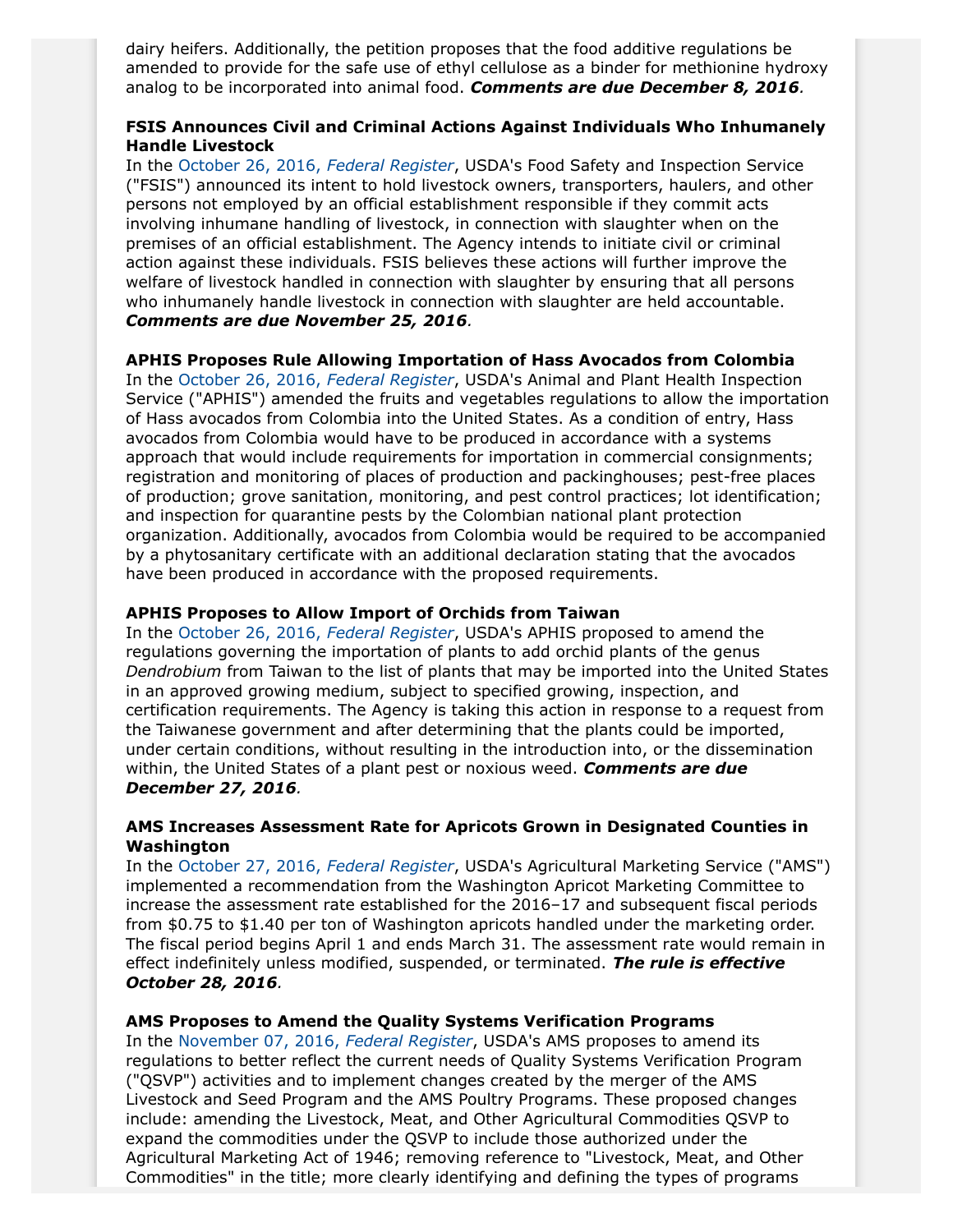and services offered under the QSVP; and making other technical and administrative changes. Simultaneously, AMS proposes to make conforming changes to the regulations pertaining to the Voluntary Grading of Shell Eggs and Voluntary Grading of Poultry Products and Rabbit Products to remove references to audit activities. *Comments are due January 6, 2017*.

# **EU Regulatory Updates**

# **EFSA Launches Public Consultation into "Cocktail Effects" of Chemicals**

EFSA has drafted the [terms of reference](https://www.efsa.europa.eu/sites/default/files/consultation/161024a.pdf) for a working group of the Scientific Committee on "Harmonization of Risk Assessment Methodologies for Human Health and Ecological Risk Assessment of Combined Exposure to Multiple Chemicals" ("Working Group"). The Working Group will develop a draft guidance document for human and ecological risk assessment of combined exposure to multiple chemicals using existing frameworks as starting points, and tiered approaches for each step (problem formulation, hazard identification, hazard characterization, exposure assessment, and risk characterization). Following input from this public consultation, the Working Group of the scientific committee will review the contributions and consider them in developing the guidance document. Interested parties are invited to submit written comments by November 30, 2016.

# **Upcoming Meetings, Workshops, and Conferences**

[Public Meeting of AMS's Plant Variety Protection Board](https://www.gpo.gov/fdsys/pkg/FR-2016-10-21/pdf/2016-25501.pdf), **December 5–6, 2016**, in Chicago, IL.

[Public Meeting of FDA's Sixth National Consumer Food Safety Education Conference](http://www.fda.gov/Food/NewsEvents/ConstituentUpdates/ucm523552.htm), **January 25–27, 2017**, in Washington, D.C.

# <span id="page-5-0"></span>**Jones Day FDA Regulatory & Compliance Counseling Contacts**

**[Cristiana Spontoni](http://www.jonesday.com/cspontoni)** Brussels +32.2.645.14.48 [cspontoni@jonesday.com](mailto:cspontoni@jonesday.com)

**[Françoise S. Labrousse](http://www.jonesday.com/flabrousse)** Paris +33.1.56.59.39.48 [flabrousse@jonesday.com](mailto:flabrousse@jonesday.com) **[Colleen M. Heisey](http://www.jonesday.com/cmheisey)** Washington +1.202.879.3449 [cmheisey@jonesday.com](mailto:cmheisey@jonesday.com)

**[Katherine M. Llewellyn](http://www.jonesday.com/kllewellyn)** Brussels +32.2.645.14.47 [kllewellyn@jonesday.com](mailto:kllewellyn@jonesday.com) **[Jonathan Berman](http://www.jonesday.com/jberman)** Washington +1.202.879.3669 [jberman@jonesday.com](mailto:jberman@jonesday.com)

**Ales [Bartl](http://www.jonesday.com/abartl)** Brussels +32.2.645.14.52 [abartl@jonesday.com](mailto:abartl@jonesday.com)



Follow us on:  $\begin{array}{|c|c|c|c|c|}\n\hline\n\end{array}$   $\begin{array}{|c|c|c|c|}\n\hline\n\end{array}$  Dones Day is a legal institution with more than 2,500 lawyers on five continents. We are One Firm Worldwide<sup>SM</sup>.

**Disclaimer:** Jones Day publications should not be construed as legal advice on any specific facts or circumstances. The contents are intended for general information purposes only and may not be quoted or referred to in any other publication or proceeding without the prior written consent of the Firm, to be given or withheld at our discretion. The electronic mailing/distribution of this publication is not intended to create, and receipt of it does not constitute, an attorney-client relationship. The views set forth herein are the personal views of the author and do not necessarily reflect those of the Firm.

© 2016 Jones Day. All rights reserved. 51 Louisiana Avenue, N.W., Washington, D.C. 20001-2113 [www.jonesday.com](http://www.jonesday.com)